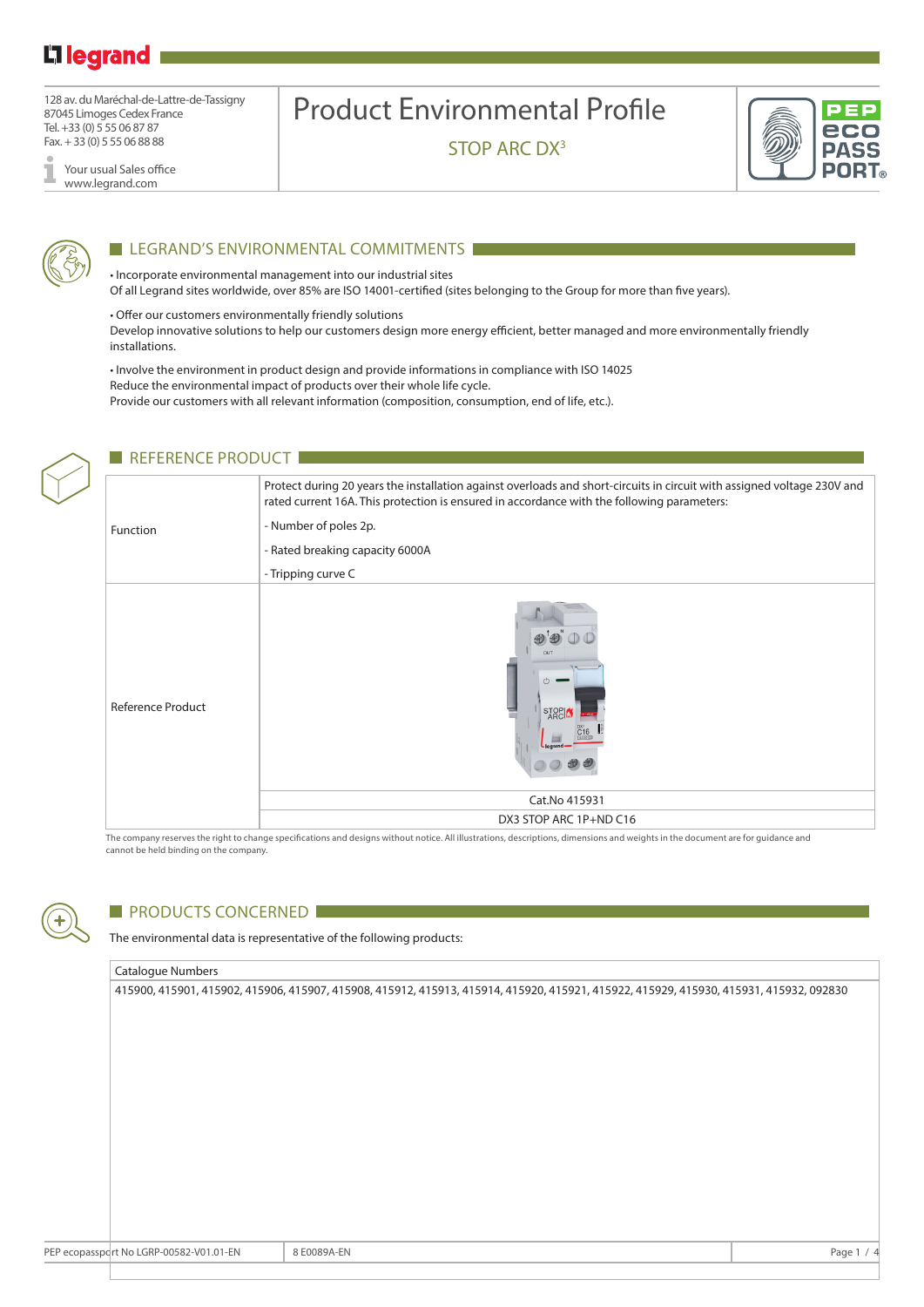128 av. du Maréchal-de-Lattre-de-Tassigny 87045 Limoges Cedex France Tel. +33 (0) 5 55 06 87 87 Fax. + 33 (0) 5 55 06 88 88

> Your usual Sales office www.legrand.com

# Product Environmental Profile

STOP ARC DX<sup>3</sup>



I

### **CONSTITUENT MATERIALS**

This Reference Product contains no substances prohibited by the regulations applicable at the time of its introduction to the market. It respects the restrictions on use of hazardous substances as defined in the RoHS directive 2011/65/EU.

| Total weight of<br>Reference Product |           | 229q (with unit packaging) |           |                           |           |  |  |
|--------------------------------------|-----------|----------------------------|-----------|---------------------------|-----------|--|--|
| Plastics as % of weight              |           | Metals as % of weight      |           | Other as % of weight      |           |  |  |
| PA                                   | 41.6%     | Steel                      | $18.2\%$  | <b>PWB</b>                | 7.6%      |  |  |
| PBT                                  | 3.1%      | Copper alloys              | 6.7%      |                           |           |  |  |
| Other plastic                        | $1.6\%$   | AI                         | 0.7%      |                           |           |  |  |
| <b>PVC</b><br>Other metal<br>$0.4\%$ |           |                            | 0.3%      |                           |           |  |  |
| <b>POM</b>                           | $0.1\%$   | Zamak                      | 0.2%      |                           |           |  |  |
|                                      |           | Silver alloys              | $< 0.1\%$ | Packaging as % of weight  |           |  |  |
|                                      |           |                            |           | Paper                     | 13.6%     |  |  |
|                                      |           |                            |           | Wood                      | 5.5%      |  |  |
| Various plastics                     | $< 0.1\%$ | Various metals             | $< 0.1\%$ | Various packaging         | $< 0.1\%$ |  |  |
| <b>Total plastics</b>                | 47.0%     | <b>Total metals</b>        | 26.2%     | Total other and packaging | 27.6%     |  |  |

Estimated recycled material content: 18% by mass.



⊓

#### **MANUFACTURE**

This Reference Product comes from sites that have received ISO 14001 certification.

#### **DISTRIBUTION**

Products are distributed from logistics centres located with a view to optimize transport efficiency. The Reference Product is therefore transported over an average distance of 780 km by road from our warehouse to the local point of distribution into the market in Europe.

Packaging is compliant with european directive 2004/12/EU concerning packaging and packaging waste. At their end of life, its recyclability rate is 98 % (in % of the mass of the packaging).



#### **INSTALLATION**

For the installation of the product, only standard tools are needed.



#### **USE**

Under normal conditions of use, this product requires no servicing, no maintenance or additional products.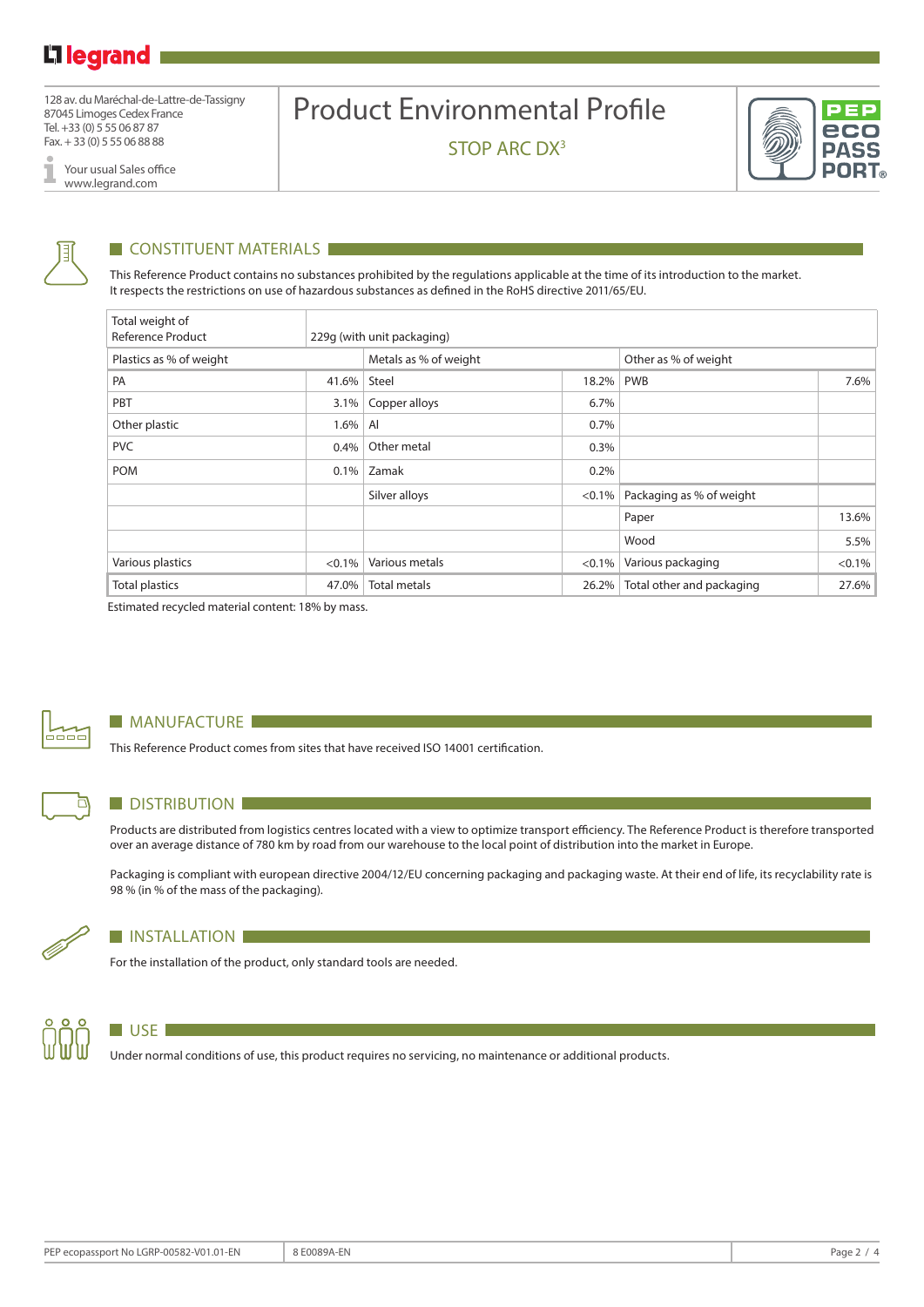### L<sub>1</sub> legrand

128 av. du Maréchal-de-Lattre-de-Tassigny 87045 Limoges Cedex France Tel. +33 (0) 5 55 06 87 87 Fax. + 33 (0) 5 55 06 88 88

Your usual Sales office I www.legrand.com

## Product Environmental Profile

STOP ARC DX<sup>3</sup>





#### END OF LIFE

The product end-of-life factors are taken into account during the design phase. Dismantling and sorting of components or materials is made as easy as possible with a view to recycling or failing that, another form of reuse.

#### • Recyclability rate:

Calculated using the method described in technical report IEC/TR 62635, the recyclability rate of the product is estimated at 93%. This value is based on data collected from a technological channel using industrial procedures. It does not prevalidate the effective use of this channel for endof-life electrical and eletronic products.

Separated into:

- plastic materials (excluding packaging) : 43 %
- metal materials (excluding packaging) : 26 %
- other materials (excluding packaging) : 5 %
- packaging (all types of materials) : 19 %



#### **ENVIRONMENTAL IMPACTS**

The evaluation of environmental impacts examines the stages of the Reference Product life cycle: manufacturing, distribution, installation, use and end-of-life. It is representative from products marketed and used in Europe, in compliance with the local current standards

For each phase, the following modelling elements were taken in account:

| Manufacture                                                                                                           | Materials and components of the product, all transport for the manufacturing, the packaging and the waste generated<br>by the manufacturing.                                                                                                                                                                                             |  |  |
|-----------------------------------------------------------------------------------------------------------------------|------------------------------------------------------------------------------------------------------------------------------------------------------------------------------------------------------------------------------------------------------------------------------------------------------------------------------------------|--|--|
| Distribution<br>Transport between the last Group distribution centre and an average delivery point in the sales area. |                                                                                                                                                                                                                                                                                                                                          |  |  |
| Installation<br>The end of life of the packaging.                                                                     |                                                                                                                                                                                                                                                                                                                                          |  |  |
| Use                                                                                                                   | • Product category: passive product«<br>• Use scenario: PSR 0005-ed2-EN-2016 03 29 § 3.1 « Circuit-breakers » non-continuous operation for 20 years at 50% of rated<br>load, during 30% of the time. This modelling duration does not constitute a minimum durability requirement.<br>• Energy model: Electricity Mix; Europe, year 2002 |  |  |
| End of life                                                                                                           | The default end of life scenario maximizing the environmental impacts.                                                                                                                                                                                                                                                                   |  |  |
| Software and<br>database used                                                                                         | EIME V5 and its database «CODDE-2015-04»                                                                                                                                                                                                                                                                                                 |  |  |